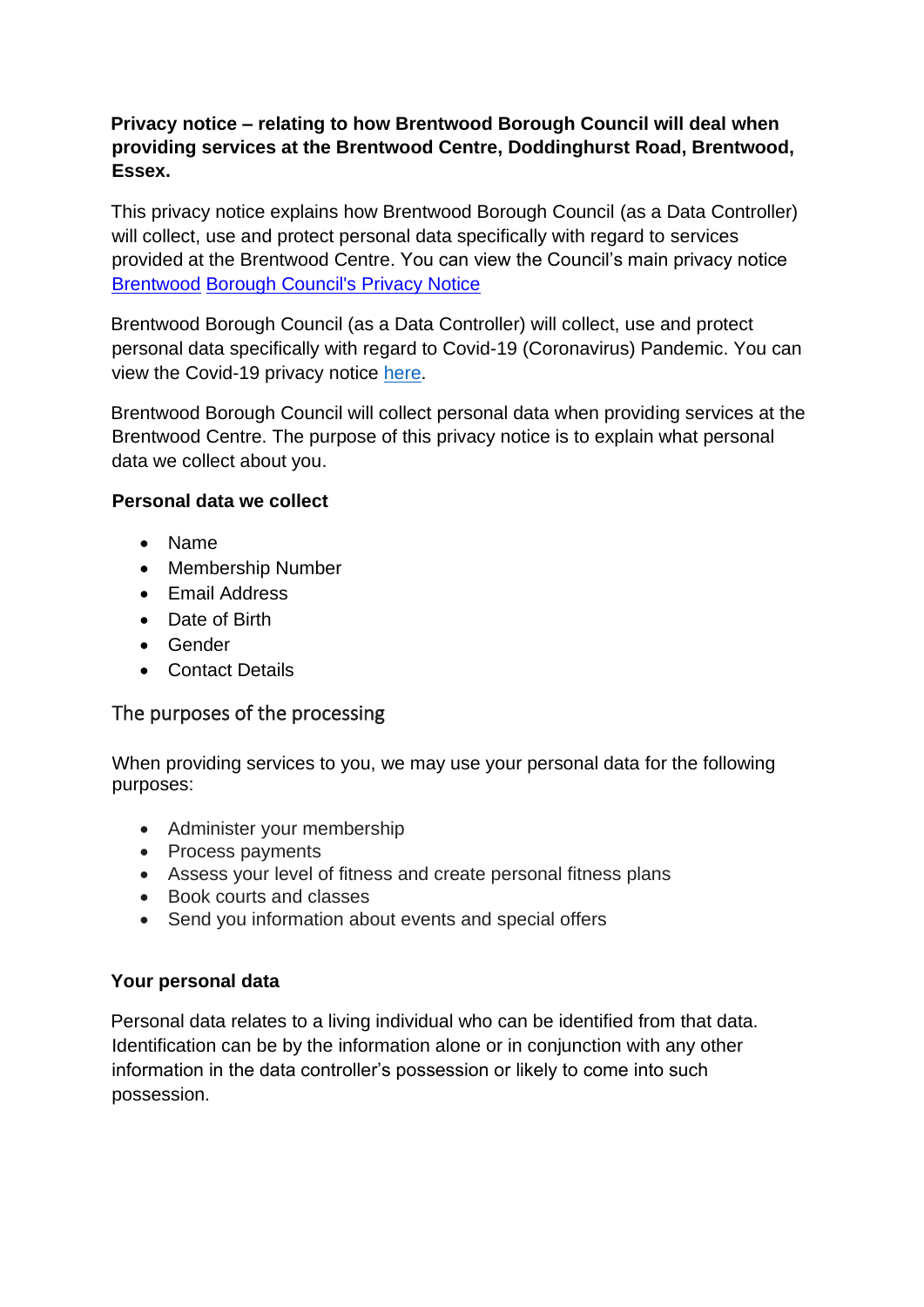Some of your personal data is classed as 'special categories of personal data' because it is the information that is considered to be more sensitive and therefore requires more protection

For information on how we will protect special category personal data, you can read our [data protection policy](http://www.brentwood.gov.uk/pdf/10042018164100000000.pdf) [\(](http://www.brentwood.gov.uk/pdf/10042018164100000000.pdf)pdf)

### **Legal basis for processing your personal data**

Brentwood Borough Council will only process your personal data for one of the following purposes;

- Where you have given us prior consent to process your personal data
- Where you have entered into a contract with us to provide you with a service
- Where we are under a legal obligation to process your personal data
- Where the processing of your personal data is necessary to meet the legitimate interests of Brentwood Borough Council

#### **Sharing your personal data**

We may need to supply your information to organisations we have contracted to provide a service to you. We will only ever share your information if we are satisfied that our partners or suppliers have sufficient measures in place to protect your information in the same way that we do. Examples of these partner organisations that support the delivery of the service to you

- Payment Provider
- Booking and Membership management
- Sports clubs
- Coaches
- Other departments within the local authority

## **How long we keep your personal data**

We will only keep your personal data for as long as is necessary for the purpose for which we are processing it, unless we have a legitimate reason for keeping it, for example, any legal requirement to keep the data for a set time period.

However, where possible we will anonymise this data so that you cannot be identified.

Where we do not need to continue to process your personal data, it will be securely destroyed.

#### **Your rights and your personal data**

Unless subject to an exemption under the GDPR, you have the following rights with respect to your personal data: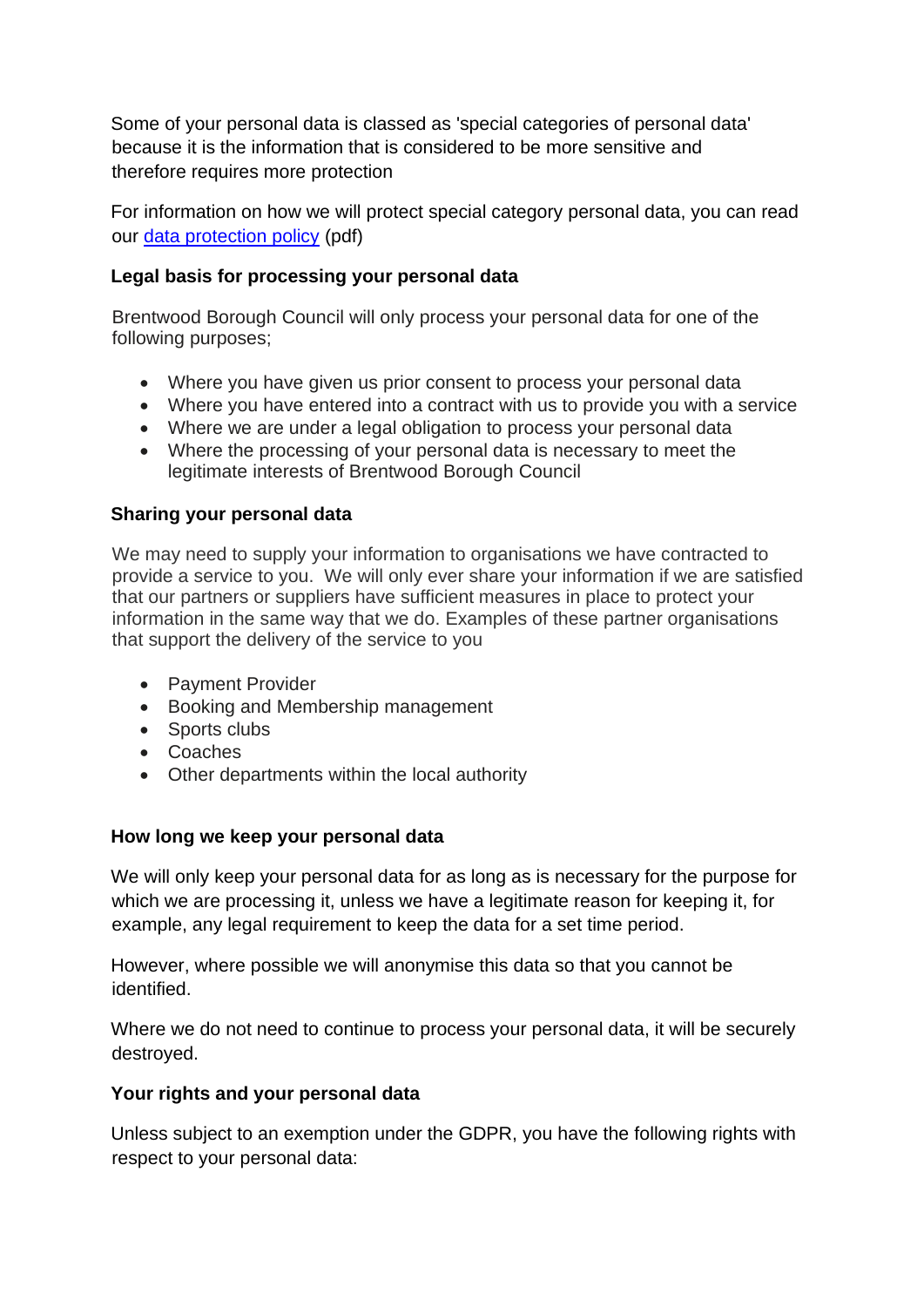- to request a copy of your personal data which we hold about you
- to request that we correct any personal data if it is found to be inaccurate or out of date
- to request that your personal data be erased where it is no longer necessary for us to retain such data
- to lodge a complaint with the Information Commissioner's Office

You can access the personal information that we hold about you (number 1 above) by submitting a subject access request to the council. This request must be in writing and clearly specify the information you require.

If you would like to make a request in regards to the processing of your personal data please contact the Data Protection Officer on the details provided below. However, it is not always possible for requests to delete information to be fulfilled and the Data Protection Officer can provide you with more information on request.

#### **Complaints or queries**

We try to meet the highest standards when collecting and using personal information. For this reason, we take any complaints we receive about this very seriously. We encourage people to bring it to our attention if they think that our collection or use of information is unfair, misleading or inappropriate. We would also welcome any suggestions for improving our procedures.

If you have any concerns, questions or comments please email the council's Data Protection Officer.

If having exhausted the complaint process you are not content that your request or review has been dealt with correctly, you can appeal to the Information Commissioner's Office to investigate the matter further by writing to:

Information Commissioner's Office Wycliffe House Water Lane Wilmslow Cheshire SK9 5AF

#### **Changes to this privacy notice**

We keep this privacy notice under regular review and if we make any changes, we will publish the updated version on our website.